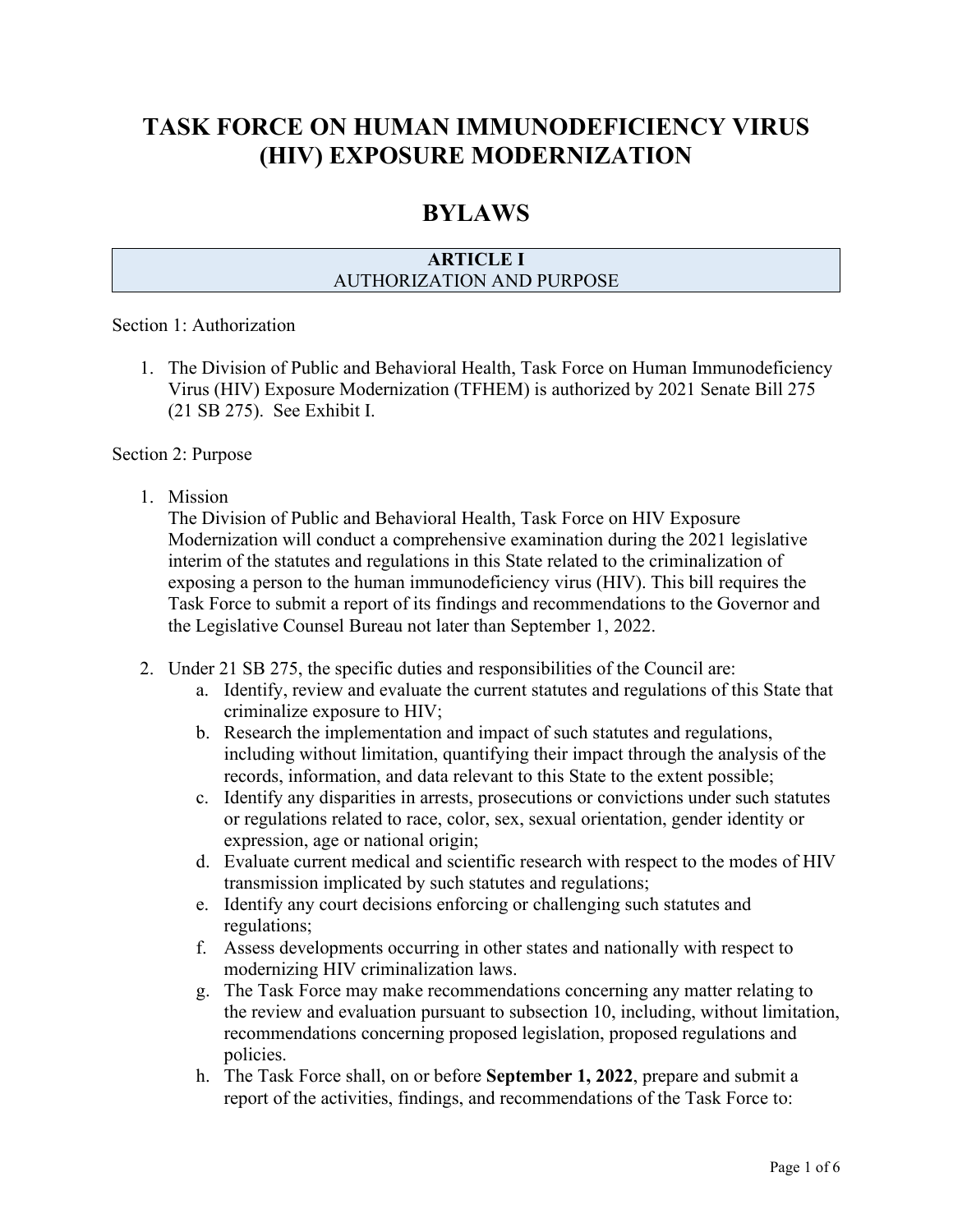- i. The Governor;
- ii. and the Director of the Legislative Counsel Bureau for transmittal to the 82nd Session of the Legislature.

#### **ARTICLE II** MEMBERSHIP

Section 1: Appointments

- 1. The Department of Health and Human Services shall provide the Task Force with such staff as is necessary for the Task Force to carry out its duties pursuant to this section.
- 2. The Chair and Co-Chair of the State of Nevada Task Force on HIV Exposure Modernization and the State of Nevada's Governor appointed designee.

Section 2: The following members appointed by the Governor:

- 1. Appoint not more than 15 members to the Task Force ensuring that the majority of the members are:
	- a. Persons who are living with the human immunodeficiency virus (HIV), affected by HIV or acquired immune deficiency syndrome (AIDS);
	- b. Or persons who represent an occupation, organization or community that is more affected or more at risk of being affected than the general population by the current statutes and regulations of this State that criminalize exposure to HIV.
- 2. The Speaker of the Assembly and the Majority Leader of the Senate may each recommend to the Governor the appointment of one Legislator to the Task Force.
- 3. At the first meeting of the Task Force, the members of the Task Force shall elect a Chair and a Vice Chair by majority vote.
- 4. A vacancy occurring in the appointed membership of the Task Force must be filled in the same manner as the original appointment.

Section 3: Additional membership:

1. The Task Force shall solicit input from persons and non-governmental agencies with expertise in matters relevant to the Task Force in carrying out its duties pursuant to this section, including, without limitation, persons, organizations and communities that are directly affected by the current statutes and regulations of this State that criminalize exposure to HIV or mandate HIV testing or disclosure as part of any civil or criminal law, or are likely to be affected by any law or policy recommended by the Task Force.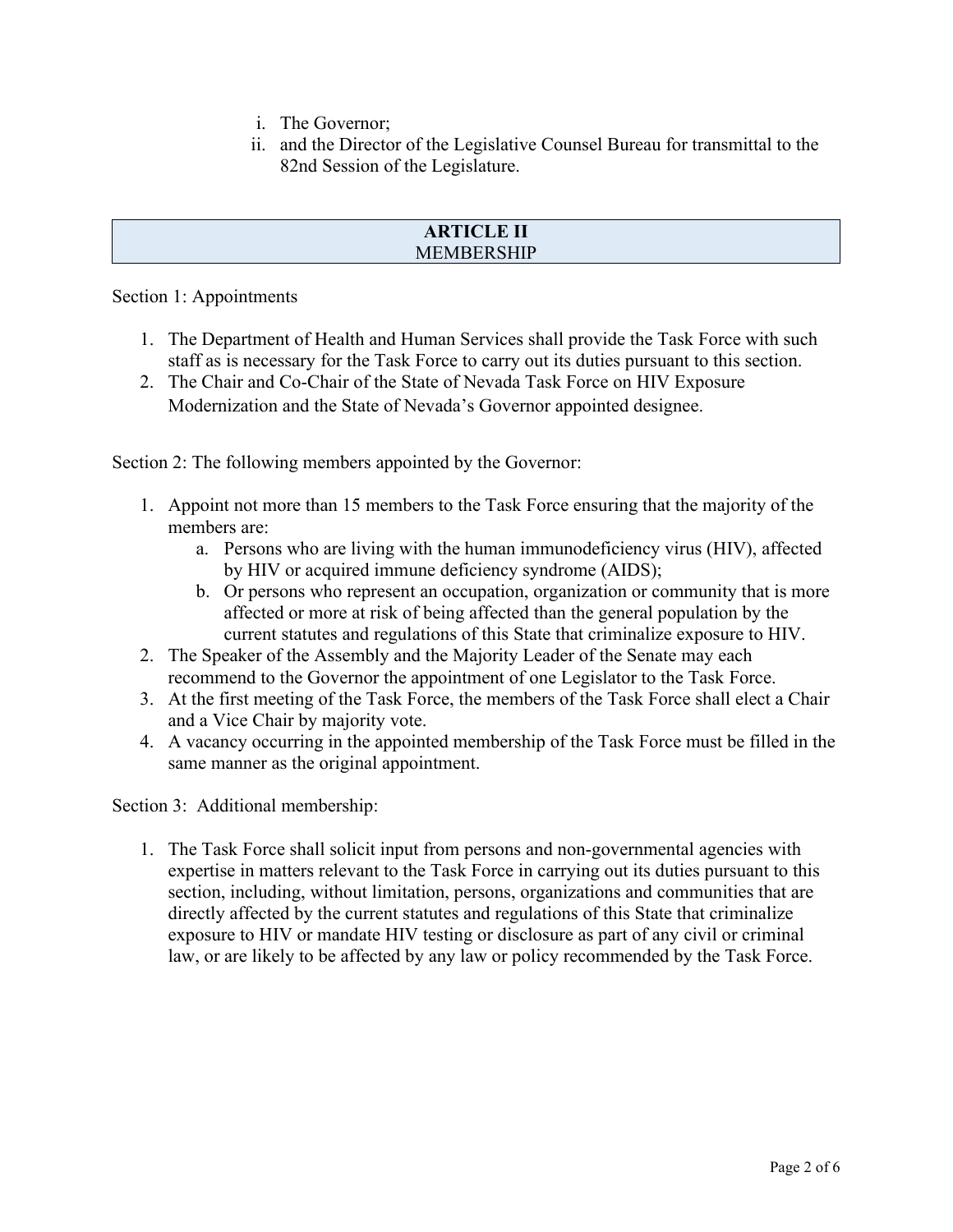## **ARTICLE III VACANCIES**

Section 1: Absences

- 1. Three (3) absences from regularly scheduled meetings within any twelve-month period without sufficient or overriding reason will be considered unexcused absences and may constitute grounds for the Task Force recommending the member's removal from the Task Force on Human Immunodeficiency Virus (HIV) Exposure Modernization.
- 2. At each regularly scheduled meeting, absent members will be noted as either excused or "currently unexcused". The Chair and Co-Chair will determine at the next scheduled meeting if the member's absence was excused or unexcused.
	- a. An excused absence includes, but is not limited to, an unexpected occurrence or emergency with health, family, or employment that would prevent the member from attending the meeting.
	- b. An unexcused absence includes, but is not limited to, lack of communication (no contact) with the Chair or Administrative Assistant.
- 3. Unless an absence is the result of an emergency or unexpected occurrence, members who cannot attend a regularly scheduled meeting must give written prior notice (letter, memo, or e-mail) to the Chair or co-chair no less than two (2) business days prior to the meeting. Failure to do so will result in an unexcused absence.

#### Section 2: Resignations

- 1. When a member resigns from the Task Force, a resignation notification shall be submitted to the Chair of the Task Force, via standard mail or electronic mail.
- 2. Resignations should not be submitted directly to the Division of Public and Behavioral Health (DPBH). Vacancies created by resignations will be filled as outlined in Section6: Filling Vacancies

Section 3: Filling Vacancies

- 1. Council vacancies for members other than State representatives are filled by the following process:
	- a. The assigned DPBH staff member(s) to the Task Force shall maintain an active and secure file of interested applicants from which to draw in the event of Council vacancies.
	- b. The Task Force shall nominate candidates from the pool of applicants.
	- c. A majority vote by the Council shall determine recommended candidates.
- 2. Appointment is official when the Governor or his or her designee approves recommended candidates.
- 3. The Council shall not discriminate in any regard with respect to age, race, creed, color, sex, sexual orientation, marital status, religion, national origin, ancestry, pregnancy, parenthood, custody of a minor child, physical disability, or mental disability.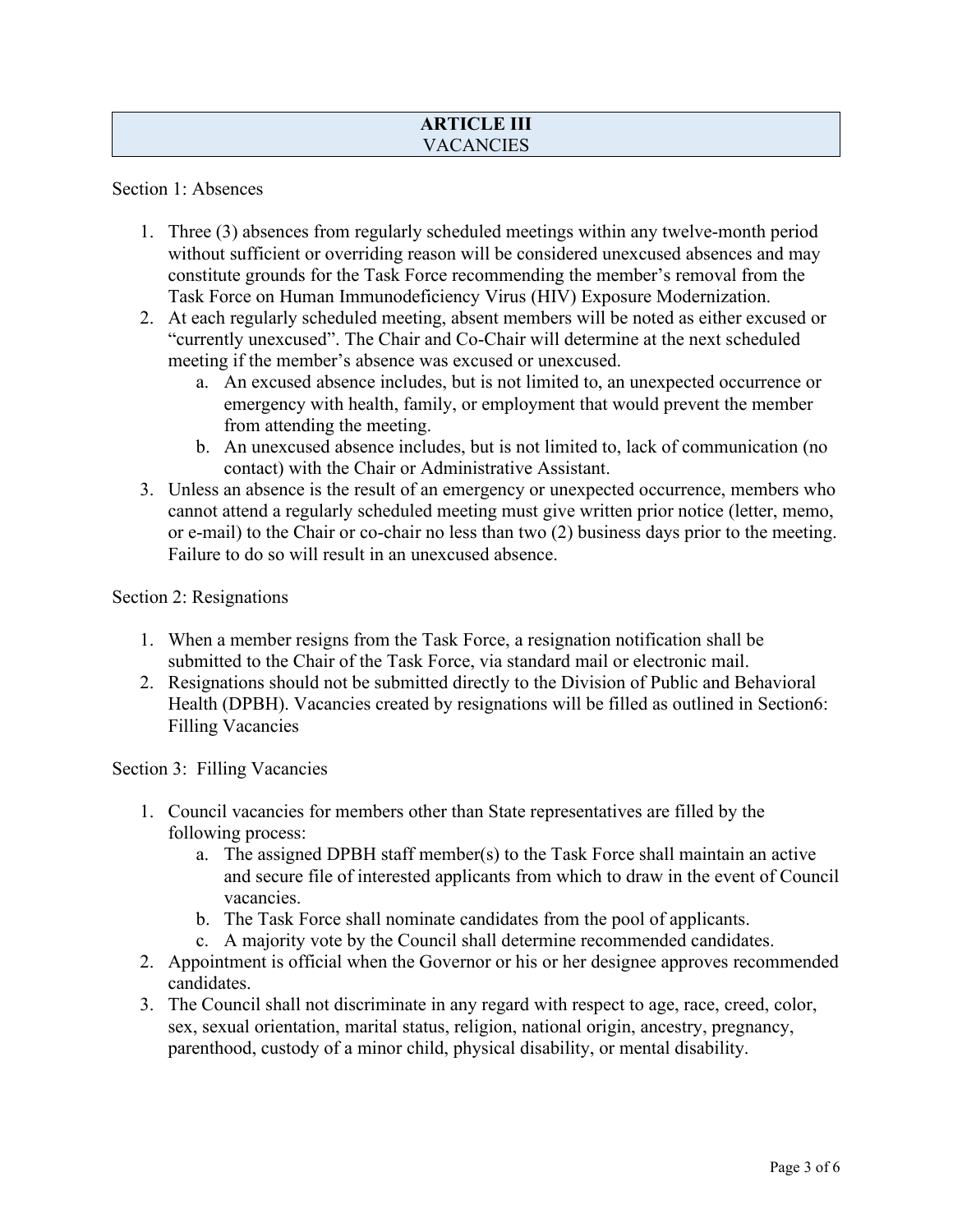#### **ARTICLE IV** REIMBURSEMENT

Section 1: Compensation

Members of the Council serve without compensation and are not entitled to per diem and travel expenses.

| <b>ARTICLE V</b> |  |
|------------------|--|
| <b>MEETINGS</b>  |  |

Section 1: Frequency of Meetings

- 1. The Division of Public and Behavioral Health Task Force on Human Immunodeficiency Virus (HIV) Exposure Modernization shall meet at least once a month.
- 2. Special meetings of the Council may be called at any time by the Chair or by a quorum of Council members.

Section 2: Open Meetings

- 1. All meetings of the Council shall comply with the requirements of the State of Nevada Open Meeting Law.
- 2. A Public Comment item shall be included on each agenda to allow members of the public to address the Council.

Section 3: Requesting Tapes or Transcripts of Meetings

- 1. All requests for tapes or transcripts of Task Force on HIV Exposure Modernization meetings will adhere to established policy and procedures.
- 2. Requests should be directed to the Division of Public and Behavioral Health (DPBH).

| <b>ARTICLE VI</b> |  |
|-------------------|--|
| <b>IM</b>         |  |
|                   |  |

1. A quorum will consist of a majority of the members of the Council (one-half plus 1 of the total membership).

#### **ARTICLE VII** VOTING

Section 1: Quorum Present

1. Voting shall occur only when a quorum is present. A vote of a majority of those present is required to carry a motion.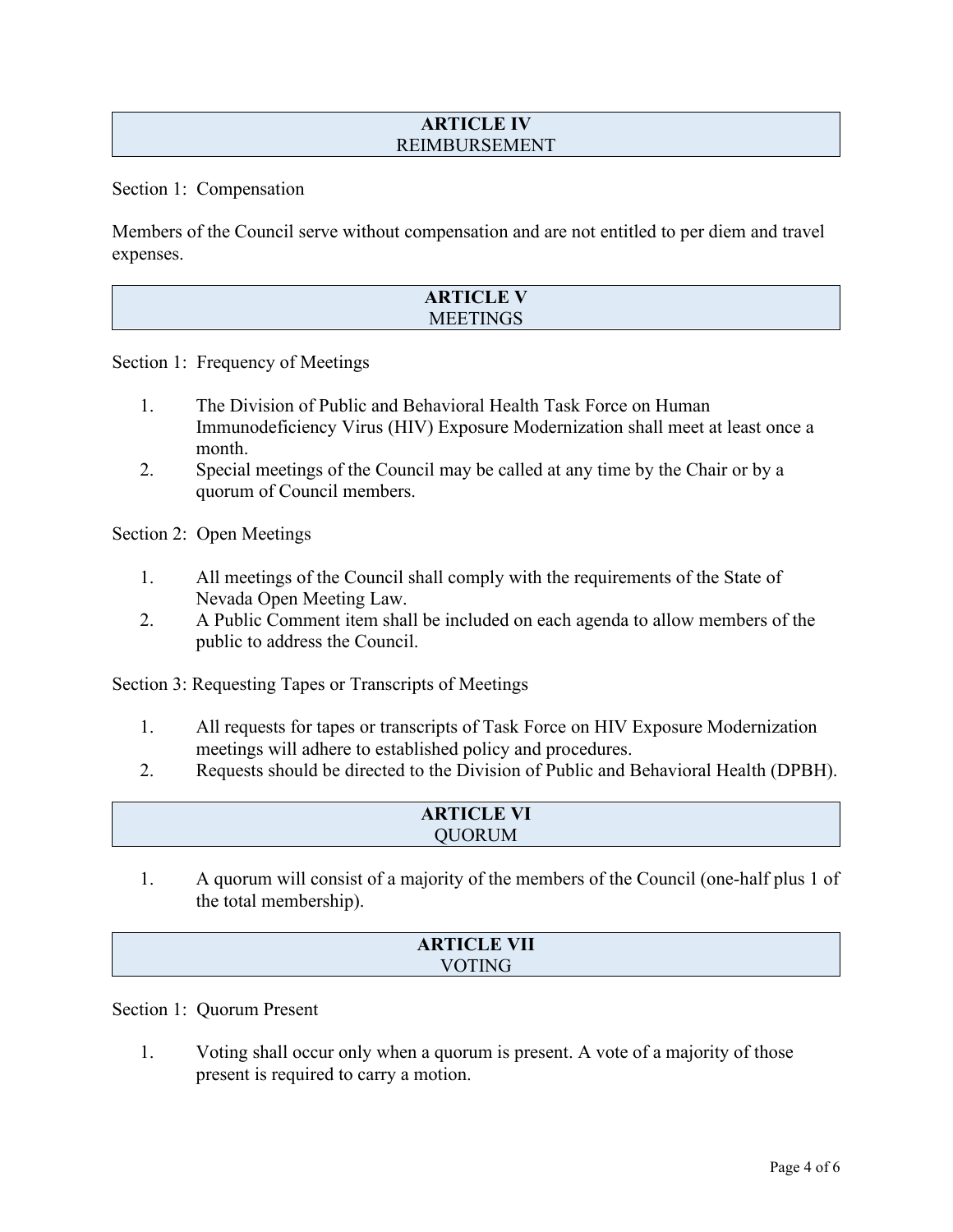#### Section 2: Conflict of Interest

- 1. Members shall abstain from voting on issues that relate to a possible conflict of interest, e.g., funding to a program in which they are a salaried employee or a member of the governing or advisory board.
	- a. A record of abstentions shall be part of the minutes.
	- b. Agencies or programs with which Council members are directly employed or affiliated may not apply for or seek funding from the Council.
- 2. Members shall not use their position on the Council to influence other members or the Council as a whole to award funding or give privileges, preferences, exemptions, or advantages to specific agencies or programs with which they are directly employed or affiliated.
- 3. Members must disclose their employment or affiliation with specific agencies or programs when business related to such agencies or programs is set before the Council for deliberation.

| <b>ARTICLE VIII</b> |
|---------------------|
| <b>GRIEVANCES</b>   |

Section 1: Grievance Rights

1. Grievances are limited to deviations from or violations of the bylaws established by the Division of Public and Behavioral Health, Task Force on Human Immunodeficiency Virus (HIV) Exposure Modernization.

Section 2: Grievance Procedure

- 1. The grievance process will be fair, impartial, and responsive to all parties.
- 2. A grievant shall not be discriminated against, nor suffer any retaliation, as a result of filing or participating in the grievance process.
- 3. A complaint or grievance must be submitted to the Chair, who will appoint a Grievance Committee consisting of at least three (3) members of the Council, within 30 days of the date of receipt in writing of the grievance.
- 4. The Chair shall advise the Council of grievances at the next scheduled Council meeting.
- 5. In the event the grievant does not agree with the Grievance Committee's final decision, the grievant may appeal to the Council as a whole within 30 days of the constructive receipt of the Grievance Committee's decision.
	- a. In such cases, the Grievance Committee will bring the formal recommendation before the Council at the next regularly scheduled Council meeting, which will be presented as an agenda item.
	- b. The Council will then, by majority vote, agree or disagree with the Grievance Committee's formal recommendation in determining the final action regarding the grievance.
	- c. The grievant may attend in person, or if not in person, elect to submit a letter on his or her behalf.